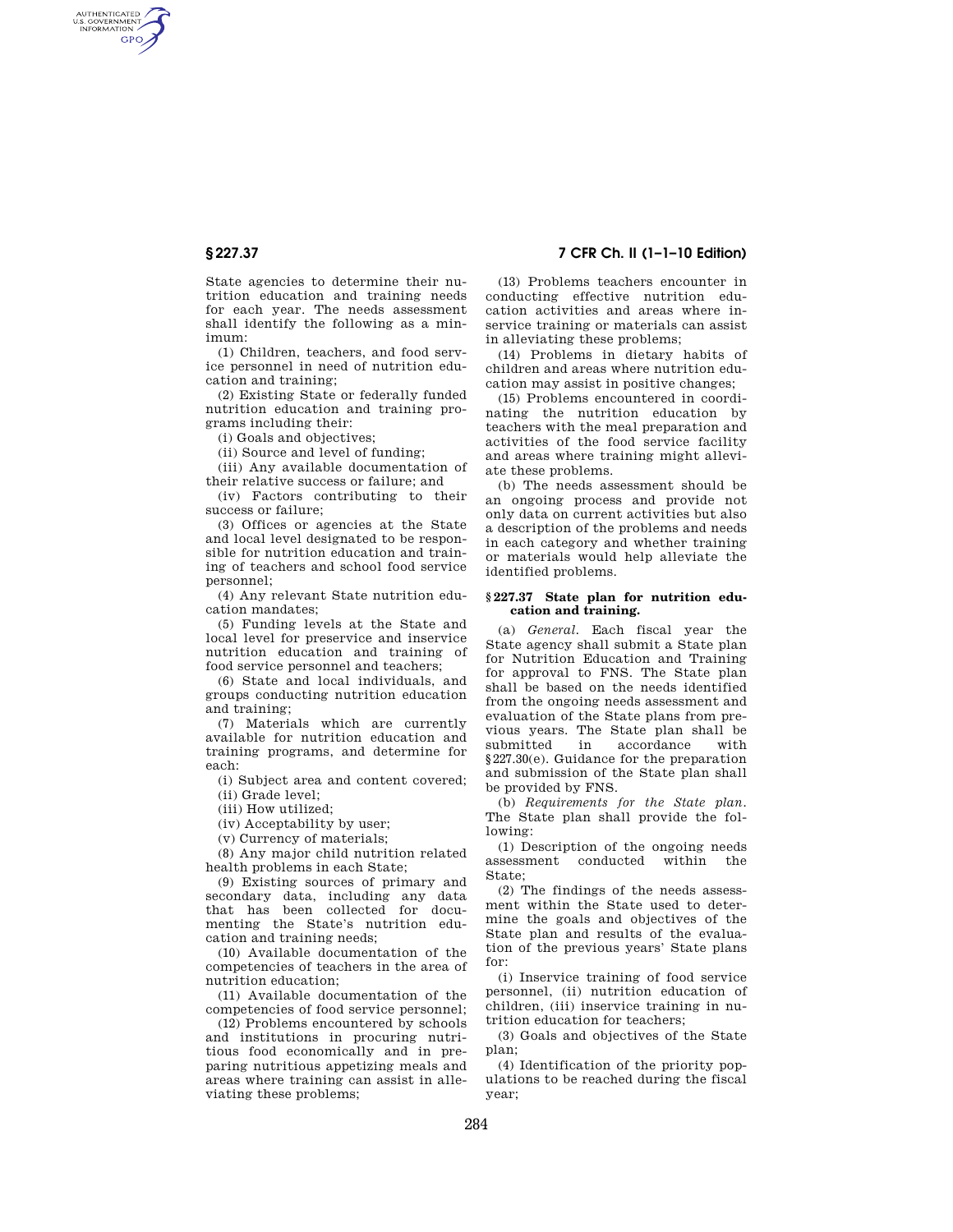## **Food and Nutrition Service, USDA § 227.37**

(5) Provisions for coordinating the nutrition education and training programs carried out with funds made available under this part with any related publicly supported programs being carried out within the State to include:

(i) Identification of existing programs that may be utilized, (ii) description of how representatives of such groups are to be involved in the planning and implementation of the State program; (iii) criteria and procedure for selection of such representatives;

(6) Plans to solicit advice and recommendations of the National Advisory Council on Child Nutrition, State educational or other appropriate agencies; the U.S. Department of Education; the U.S. Department of Health and Human Services; and other interested groups and individuals concerned with improvement of child nutrition.

(7) Plans, including a timetable, for reaching all children in the State with instruction in the nutritional value of foods and the relationship among food, nutrition and health, for inservice training of food service personnel in the principles and skills of food service management and nutrition and for inservice instruction for teachers in sound principles of nutrition education;

(8) Any plans for using, on a priority basis, the resources of the land-grant colleges eligible to receive funds under the Act of July 2, 1862 (12 Stat. 503; 7 U.S.C. 301 through 305, 307, and 308) or the Act of August 30, 1890 (26 Stat. 417, as amended; 7 U.S.C. 312 through 326 and 328), including the Tuskegee Institute;

(9) A brief description of the program or activities to be contracted with land-grant colleges, described above, and other institutions of higher education, and other public or private nonprofit educational or research agencies, institutions or organizations for carrying out nutrition education and training activities;

(10) A brief description of pilot projects, including objectives, subject matter and expected outcomes, to be contracted with the land-grant colleges described above, other institutions of higher education, public and nonprofit

educational or research agencies, institutions, or organizations for but not limited to projects for development, demonstration, testing and evaluation of curricula for use in early childhood, elementary, and secondary education programs;

(11) Identification of schools, school districts, and sponsoring agencies which may agree to participate in the nutrition education and training program;

(12) A brief description of (i) State agency sponsored pilot projects including objectives, subject matter and anticipated outcomes and (ii) nutrition education and training programs to be conducted by schools, school districts, and sponsoring agencies receiving funds under this provision including objectives, subject matter and expected outcomes;

(13) Time frame and milestones for implementation of State plans;

(14) Plans to evaluate program activities including an evaluation component for each objective of the State plan;

(15) Description of staff available to perform State agency responsibilities of the State nutrition education and training program which includes:

(i) Definition of duties and responsibilities, (ii) minimum professional qualifications, (iii) number and classification of personnel;

(16) A description of the procedures used to comply with the requirements of Title VI of the Civil Rights Act of 1964, including racial and ethnic participation data collection, public notification procedures and the annual civil rights compliance review process;

(17) Plans for the conduct of audits in accordance with §227.31;

(18) A budget detailing the use of program funds;

(19) Description of the financial management system in accordance with  $$227.30(e):$ 

(20) Description of the management evaluation and review procedures established in accordance with §227.31(b); and

(21) Other components that the States determine necessary.

(c) States eligible to receive additional funds pursuant to §227.30(b–1) shall submit an amendment to the State plan to the Food and Nutrition